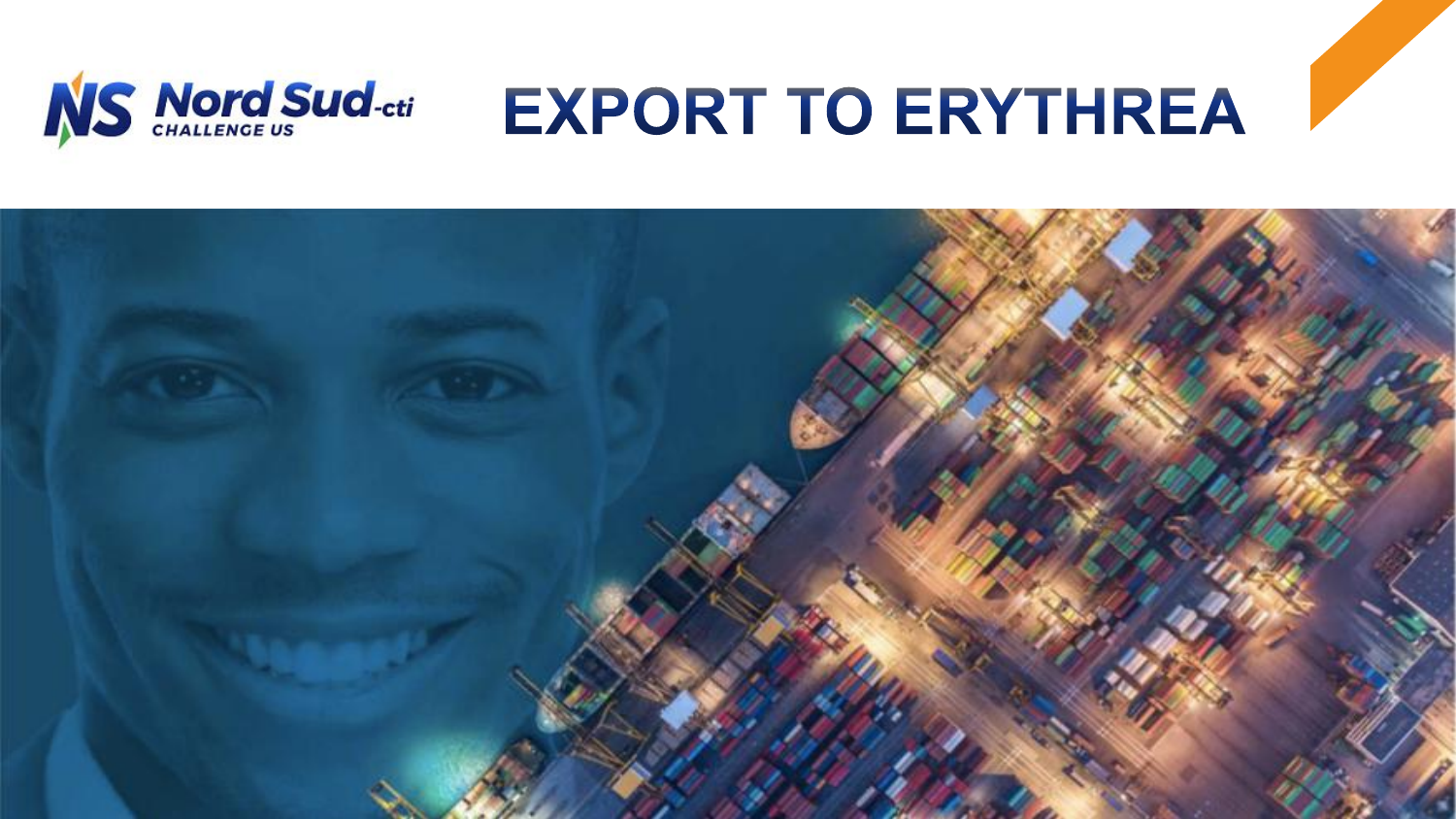### **Country Profile**

- **E** Land mass: 101 000 km<sup>2</sup>
- **Population:** 5,87 m
- § **Urban Population:** 23%
- § **Life expectancy:** 64,9
- **Religions: Christianity, Islam**
- § **Main ethnic groups:** Tigrayans, Tigre
- § **Literacy:** 73,8 %
- § **Inflation:** 10,8 %
- **Main export:** Ores, slag, ash
- **FDI:** 9% of GDP



EXPORT TO ERITREA

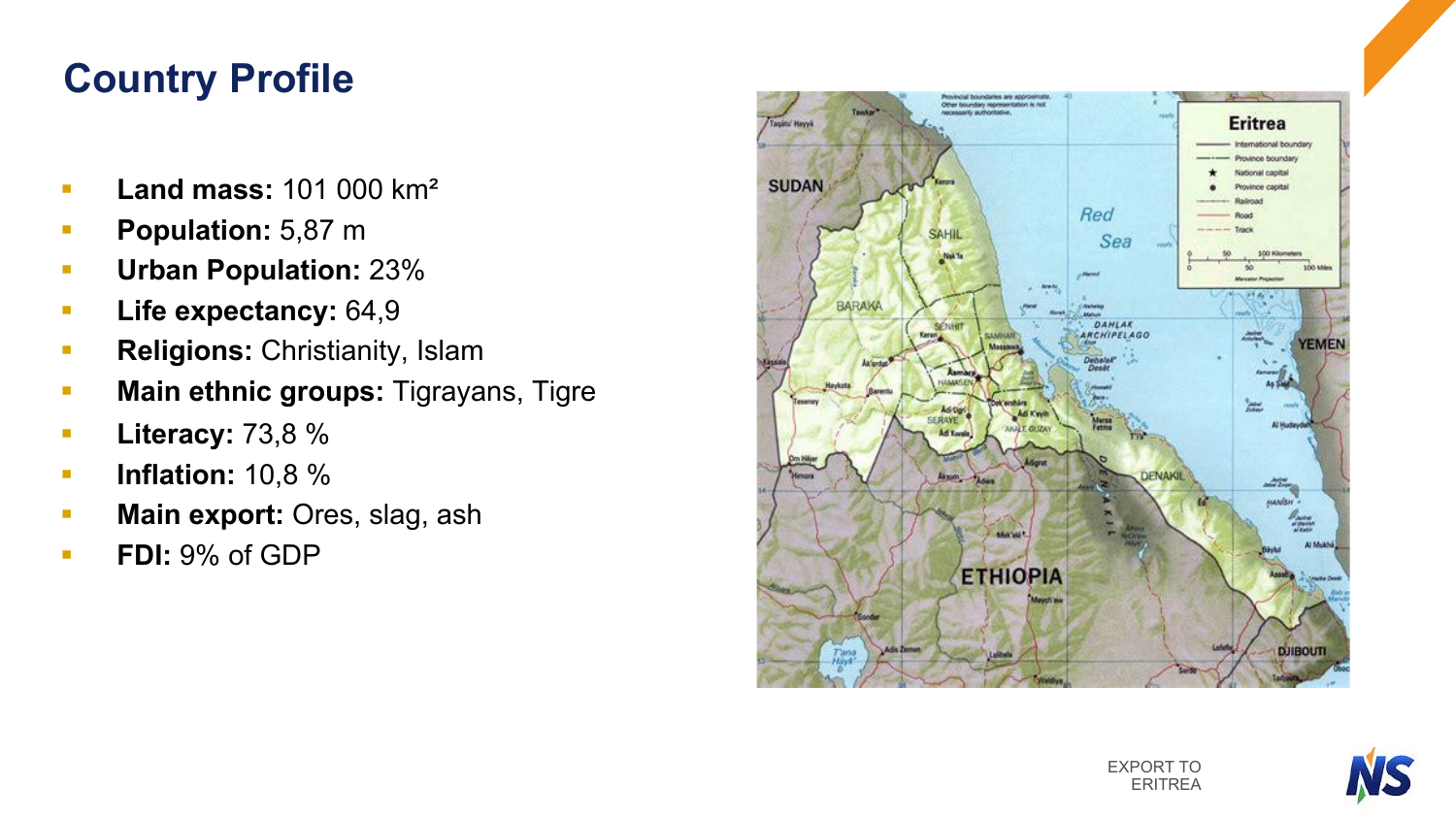## **COMMERCIAL INVOICE**

- **Established, at the very least, in triplicate.**
- **Redacted in English.**

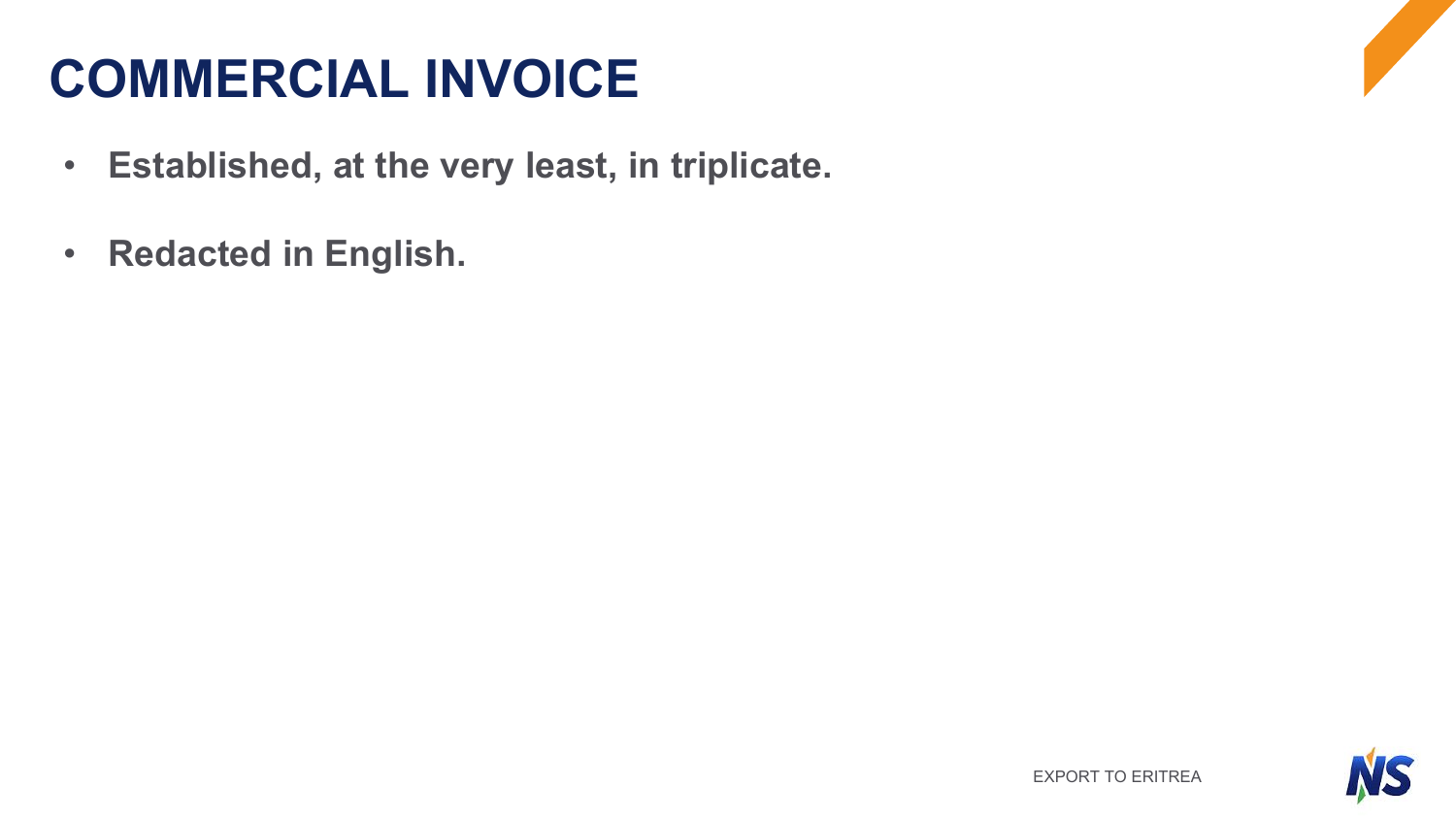

**Although the countries of the East African Community (EAC) do not yet consent to a preferential customs regime for products originating in the European Union, customs services may require a document EUR. 1 when importing European products and, In particular, ' when these are incorporated into the manufacture of a local product and re-exported to the EU '.**

**Consignments, less than EUR 6 000 or made by an authorised exporter, may give rise to a declaration and, in particular, ' when they are incorporated into the manufacture of a local product and re-exported to the EU '. It must be drawn up on an invoice, a delivery note or any other commercial document describing the products concerned in a sufficiently detailed manner to be able to identify them.**

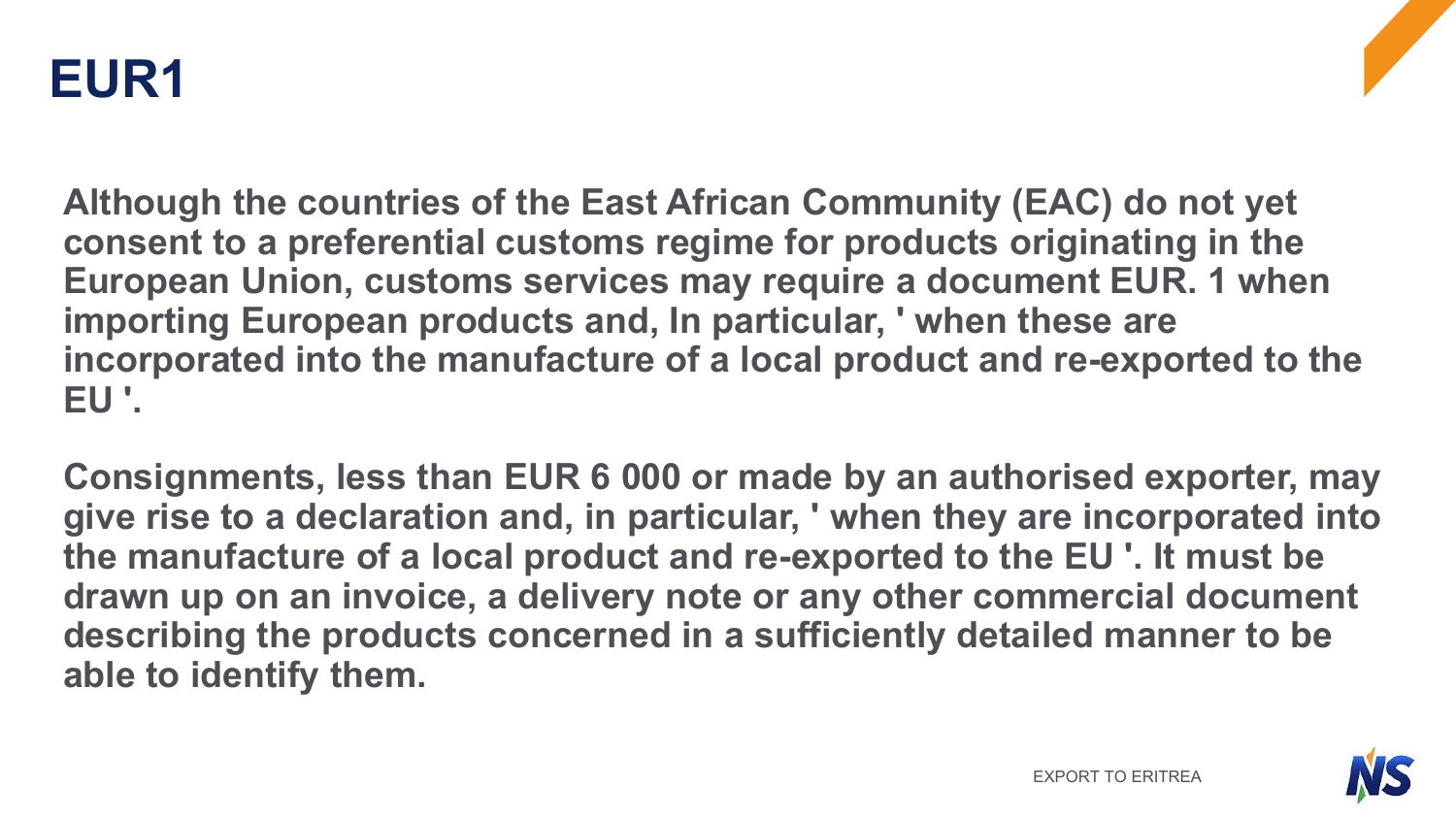## **Certificate of origin**

**Mandatory for all products, it must be drawn up on the community form.**

**The certificate of Origin forms are circulated by the specialized printing companies as well as by the chambers of Commerce and industry. The CCI Paris Ile-de-France as well as numerous provincial KICs propose dematerialised certificates: https://www.formalites-export.com**

**The rules on the issuance and use of certificates of origin are specified in the Certificate of Community Origin document.**

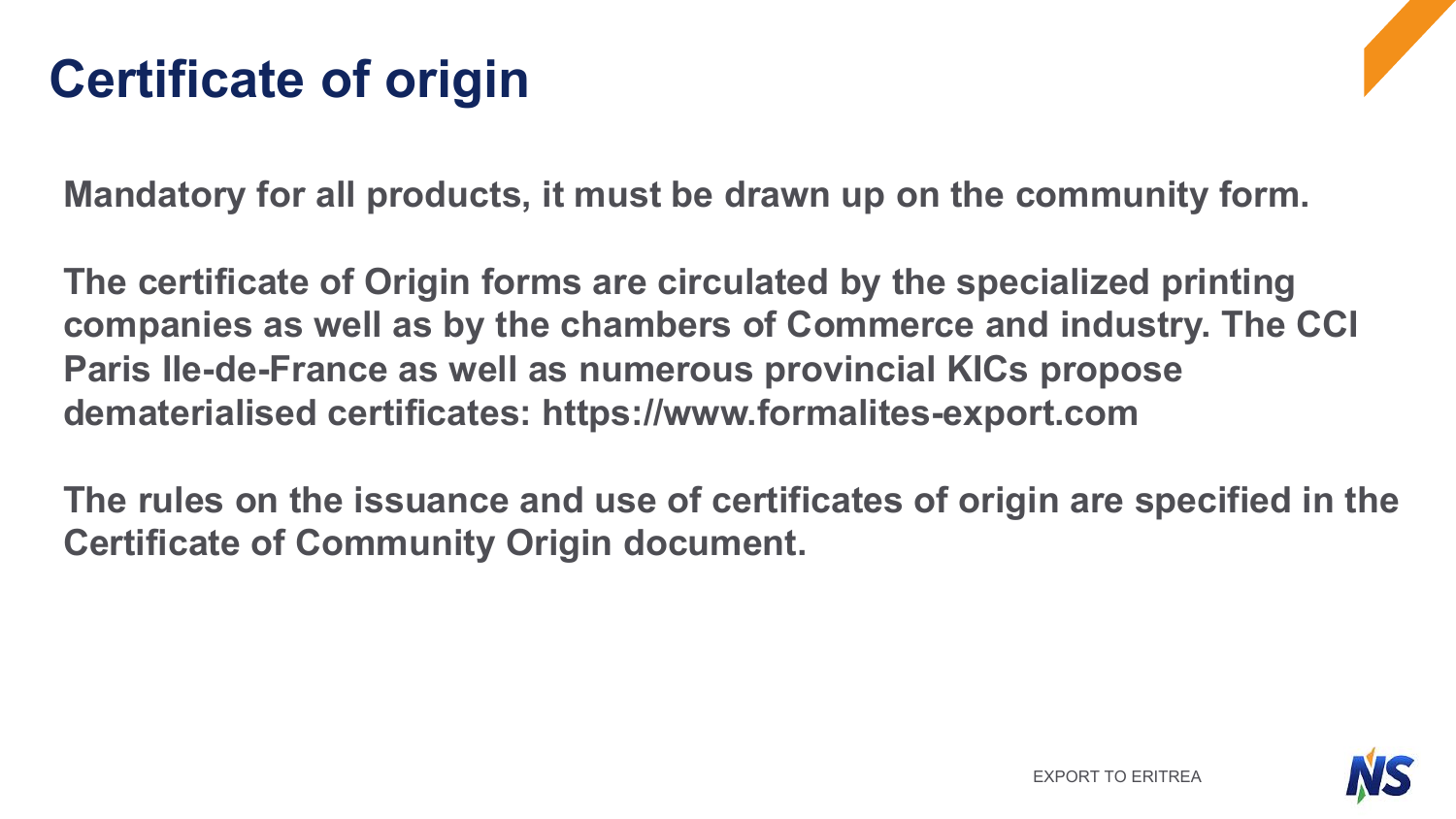DEPENDING ON THE KIND OF COMMODITY

- **For meat and by-products of animal origin (milk, eggs, meat preparation, etc.) : sanitary certificate**
- **For fruits, vegetables, seeds and other plants : phytosanitary certificate**





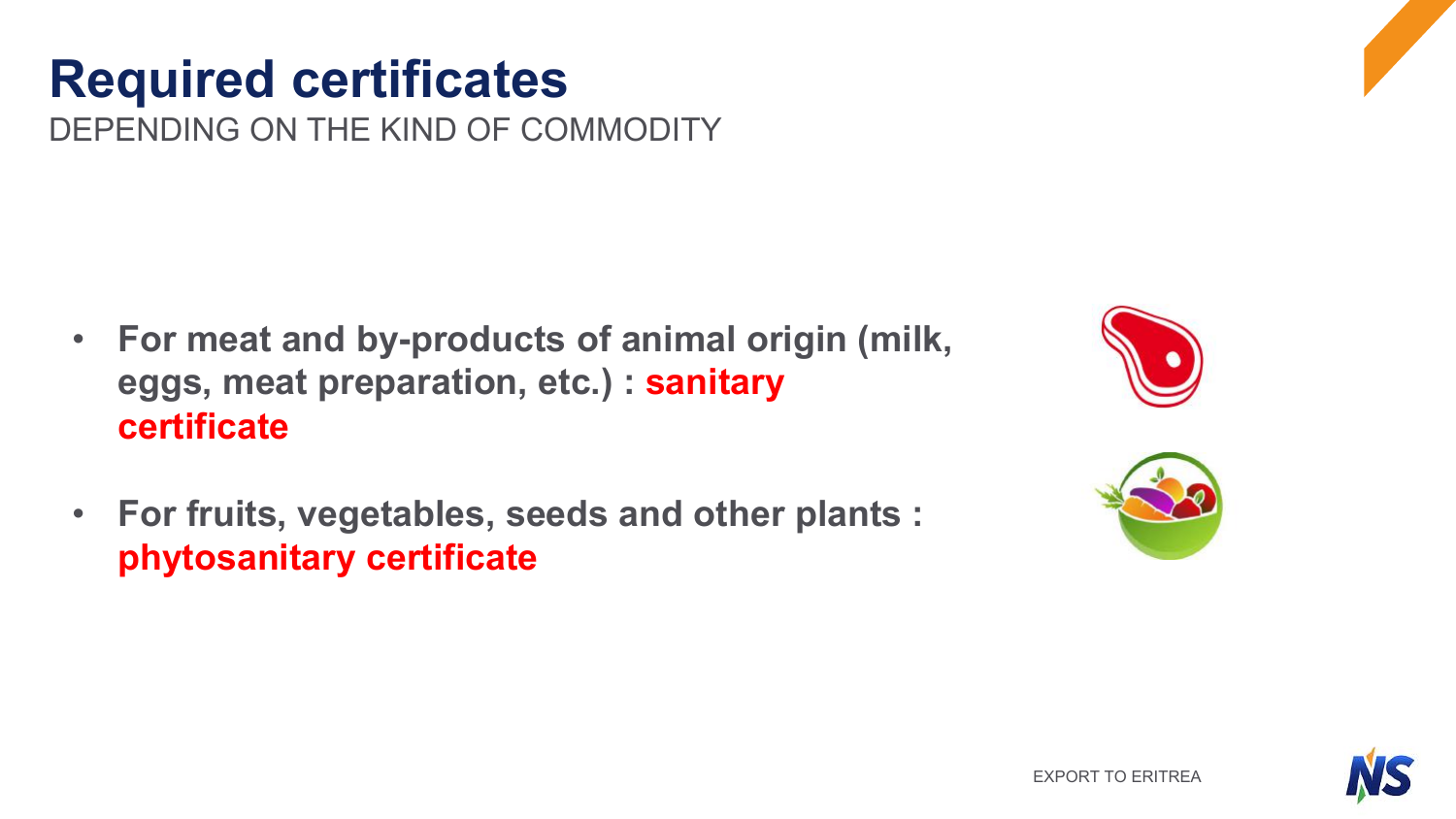## **Transport and packaging**

#### **Transportation documents :**

**The main transport documents are the bill of lading, the LTA or AWB air waybill, the international CMR consignment note and the international CIM consignment note.**

### **Packing list :**

**This list summarizes all the exported goods and specifies the volumes, the number of packages, crates, containers as well as the exact quantity of the goods.** 

### **Transport insurance :**

**There is no obligation of local insurance, that is to say of obligation to assure, in Eritrea, the international transport of goods.** 

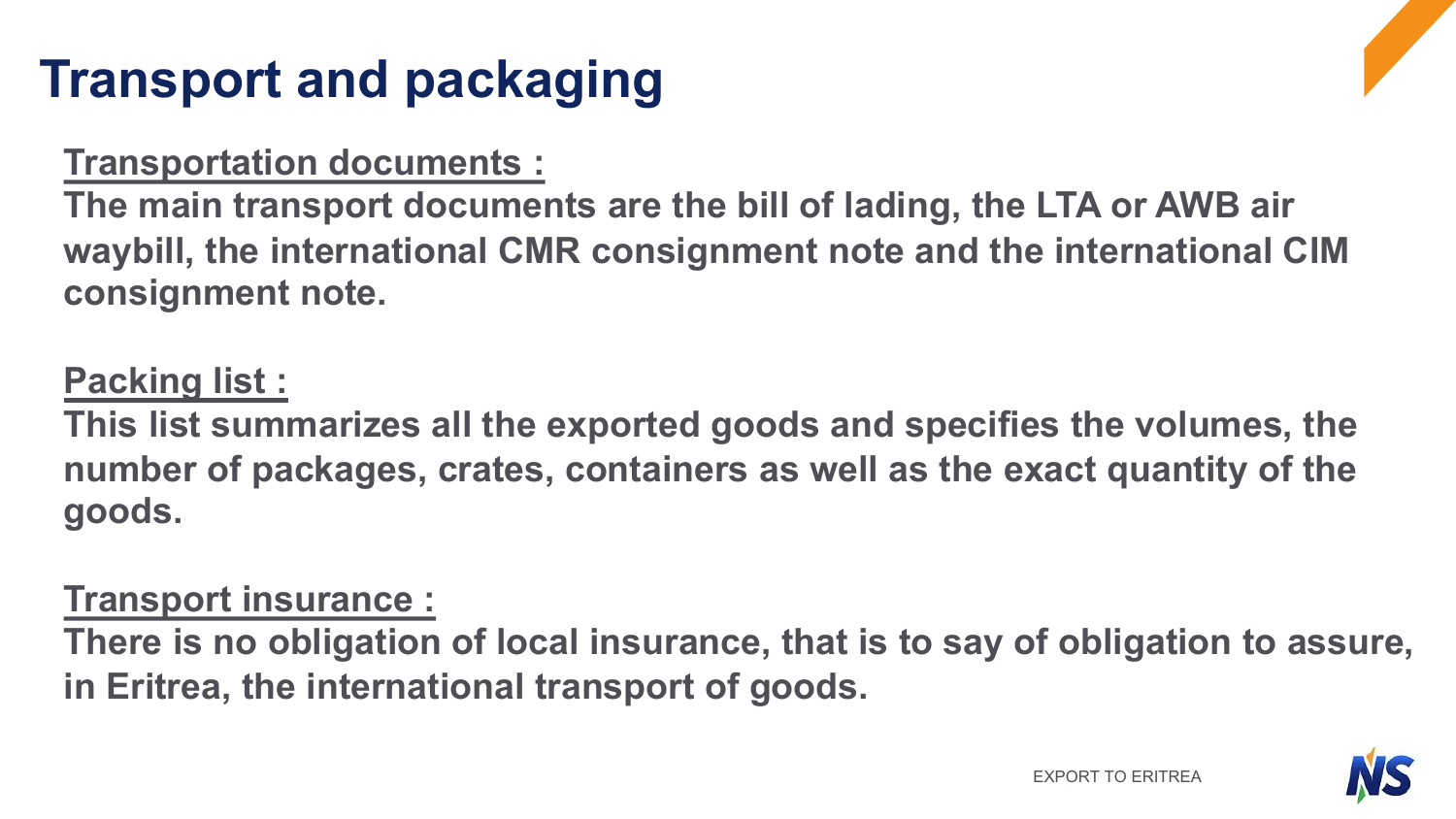#### **Passport Business Visa:**

**The cost is 70 euros for one month. It is only payable in cash or cheque. The time to obtain is several weeks.**